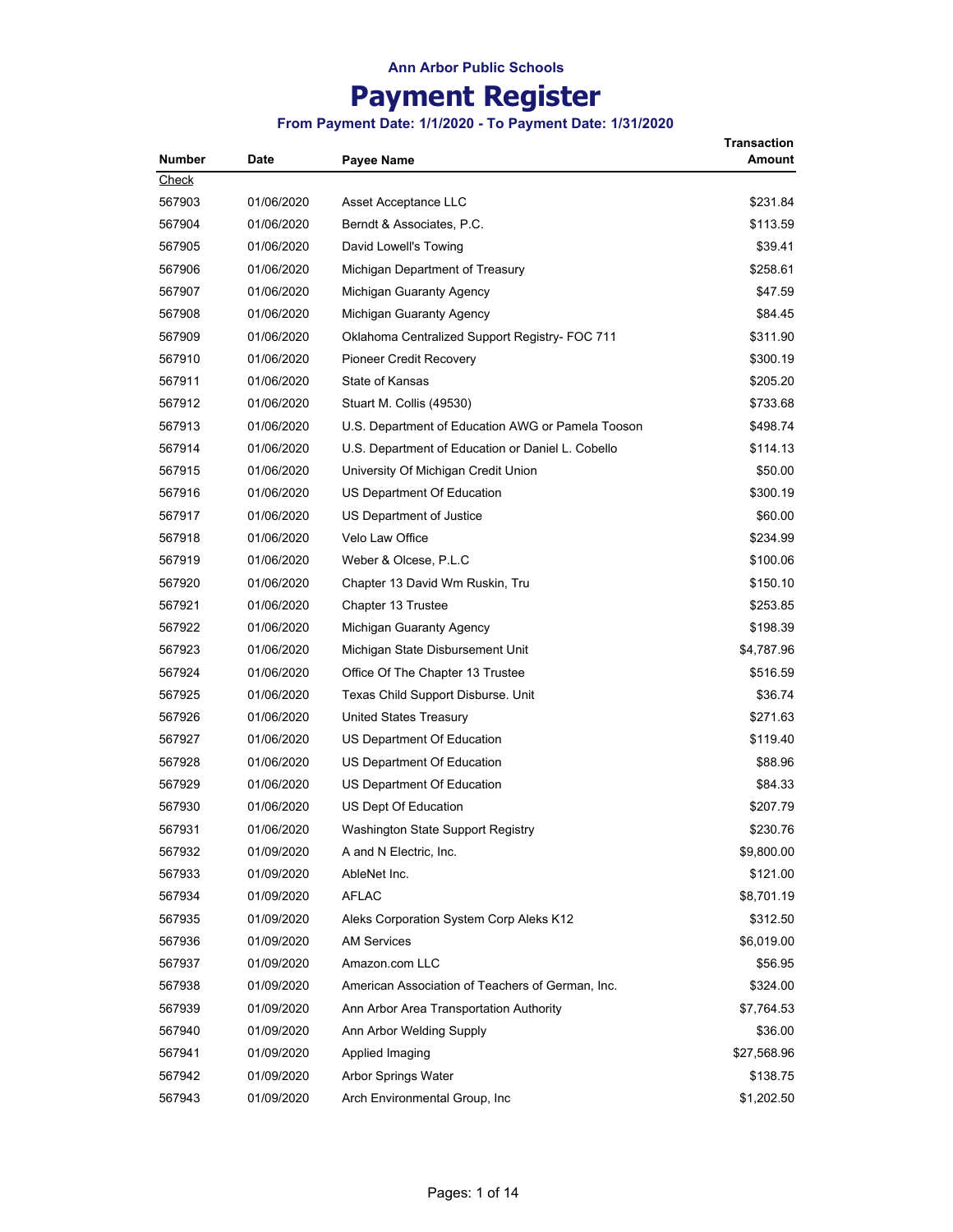# **Payment Register**

| 567944 | 01/09/2020 | Barnes & Noble                                        | \$797.46     |
|--------|------------|-------------------------------------------------------|--------------|
| 567945 | 01/09/2020 | <b>Binell Bros Cutlery &amp; Grinding</b>             | \$121.00     |
| 567946 | 01/09/2020 | <b>Bio-Rad Laboratories Inc</b>                       | \$338.40     |
| 567947 | 01/09/2020 | <b>Blick Art Materials LLC</b>                        | \$139.84     |
| 567948 | 01/09/2020 | <b>Blue Lake Charters &amp; Tours</b>                 | \$1,280.00   |
| 567949 | 01/09/2020 | Boilers, Controls & Equipment, Inc.                   | \$3,783.88   |
| 567950 | 01/09/2020 | <b>Bulldog Records Management Inc.</b>                | \$324.86     |
| 567951 | 01/09/2020 | <b>BWB Reasonable and Reliable Transportation LLC</b> | \$16,500.20  |
| 567952 | 01/09/2020 | <b>Carpentry Concepts &amp; Ceilings</b>              | \$5,280.00   |
| 567953 | 01/09/2020 | Cassandra Benion DBA ECT - Educate, Consult, Train    | \$2,700.00   |
| 567954 | 01/09/2020 | CCP Products, Inc. DBA Champion Custom Products       | \$412.39     |
| 567955 | 01/09/2020 | Cengage Learning                                      | \$480.00     |
| 567956 | 01/09/2020 | Central Michigan Paper (cmp)                          | \$319.50     |
| 567957 | 01/09/2020 | Ceridian Corporation/Lifeworks                        | \$5,714.55   |
| 567958 | 01/09/2020 | Chords, Inc; Therapy Travelers                        | \$9,300.00   |
| 567959 | 01/09/2020 | City Of Ann Arbor Police Dept.                        | \$1,229.76   |
| 567960 | 01/09/2020 | Clark Hill PLLC                                       | \$15,987.10  |
| 567961 | 01/09/2020 | <b>Creating Brighter Futures</b>                      | \$475.00     |
| 567962 | 01/09/2020 | <b>Cumberland Therapy Services, LLC</b>               | \$6,802.50   |
| 567963 | 01/09/2020 | Daktronics Inc <sup>**</sup>                          | \$416.25     |
| 567964 | 01/09/2020 | Deaf Community Advocacy Network                       | \$1,541.25   |
| 567965 | 01/09/2020 | Demco, Inc.                                           | \$276.79     |
| 567966 | 01/09/2020 | Detroit Edison Or Dte Energy                          | \$201,168.08 |
| 567967 | 01/09/2020 | Dihydro Services Inc                                  | \$212.00     |
| 567968 | 01/09/2020 | Discount School Supply                                | \$56.69      |
| 567969 | 01/09/2020 | Dollar Bill Copying                                   | \$11.55      |
| 567970 | 01/09/2020 | Dows Equipment                                        | \$375.00     |
| 567971 | 01/09/2020 | Dramatists Play Service, Inc.                         | \$120.00     |
| 567972 | 01/09/2020 | Dte Energy                                            | \$15,636.98  |
| 567973 | 01/09/2020 | Early Childhood Connections                           | \$1,785.00   |
| 567974 | 01/09/2020 | <b>Edmondson Security Solutions</b>                   | \$2,656.50   |
| 567975 | 01/09/2020 | Enterprise Rent-A-Car                                 | \$905.10     |
| 567976 | 01/09/2020 | <b>Federal Express Corporation</b>                    | \$78.01      |
| 567977 | 01/09/2020 | <b>Feiner Supply</b>                                  | \$74.90      |
| 567978 | 01/09/2020 | Ferguson Enterprises, Inc.                            | \$59.83      |
| 567979 | 01/09/2020 | Fiber Link Inc.                                       | \$2,196.00   |
| 567980 | 01/09/2020 | Flaghouse Inc.                                        | \$42.00      |
| 567981 | 01/09/2020 | Flinn Scientific Co.                                  | \$640.00     |
| 567982 | 01/09/2020 | Follett School Solutions, Inc.                        | \$1,557.65   |
| 567983 | 01/09/2020 | For Inspiration Recognition Science Technology        | \$2,000.00   |
| 567984 | 01/09/2020 | <b>Foundations of Creative Vision</b>                 | \$4,235.00   |
| 567985 | 01/09/2020 | Getaway Tours Inc                                     | \$2,940.00   |
| 567986 | 01/09/2020 | <b>Gordon Food Service</b>                            | \$2,036.70   |
| 567987 | 01/09/2020 | Goyette Mechanical Co                                 | \$7,061.86   |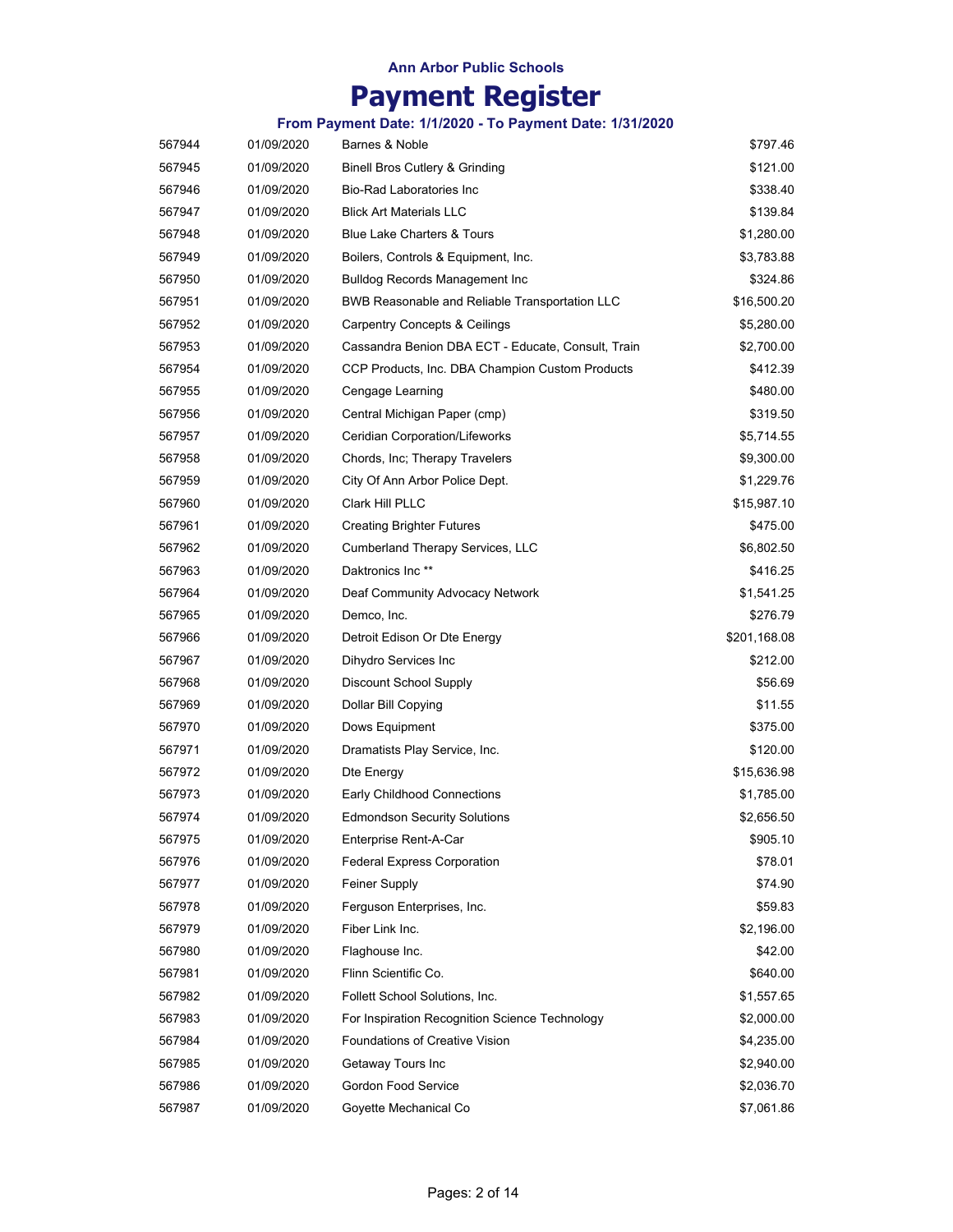# **Payment Register**

| 567989<br>01/09/2020<br><b>Graduation Alliance</b><br>\$27,450.00<br>01/09/2020<br>Ground Travel Specialist, Inc.<br>\$1,900.00<br>567990<br>567991<br>01/09/2020<br>H.V. Burton Company<br>\$1,970.70<br>\$1,186.95<br>567992<br>01/09/2020<br>Hayden-Mcneil Specialty Prod Pcard<br>567993<br>01/09/2020<br>Heather Kellstrom dba HIT Enterprises, LLC<br>\$12,000.00<br>01/09/2020<br>Heinemann Greenwood Publishing<br>\$750.23<br>567994<br>01/09/2020<br>HR Imaging Partners Inc.<br>\$150.00<br>567995<br>567996<br>01/09/2020<br>hummel North America<br>\$2,145.00<br>Interlochen Center For The Arts<br>567997<br>01/09/2020<br>\$17,136.00<br>567998<br>01/09/2020<br>Ira Glovinsky, Ph.D.<br>\$560.00<br>01/09/2020<br>J W Pepper & Sons, Inc.<br>\$433.70<br>567999<br>568000<br>01/09/2020<br>Jackson Service Company<br>\$218.00<br>568001<br>01/09/2020<br>Junior Library Guild<br>\$727.30 |
|-------------------------------------------------------------------------------------------------------------------------------------------------------------------------------------------------------------------------------------------------------------------------------------------------------------------------------------------------------------------------------------------------------------------------------------------------------------------------------------------------------------------------------------------------------------------------------------------------------------------------------------------------------------------------------------------------------------------------------------------------------------------------------------------------------------------------------------------------------------------------------------------------------------|
|                                                                                                                                                                                                                                                                                                                                                                                                                                                                                                                                                                                                                                                                                                                                                                                                                                                                                                             |
|                                                                                                                                                                                                                                                                                                                                                                                                                                                                                                                                                                                                                                                                                                                                                                                                                                                                                                             |
|                                                                                                                                                                                                                                                                                                                                                                                                                                                                                                                                                                                                                                                                                                                                                                                                                                                                                                             |
|                                                                                                                                                                                                                                                                                                                                                                                                                                                                                                                                                                                                                                                                                                                                                                                                                                                                                                             |
|                                                                                                                                                                                                                                                                                                                                                                                                                                                                                                                                                                                                                                                                                                                                                                                                                                                                                                             |
|                                                                                                                                                                                                                                                                                                                                                                                                                                                                                                                                                                                                                                                                                                                                                                                                                                                                                                             |
|                                                                                                                                                                                                                                                                                                                                                                                                                                                                                                                                                                                                                                                                                                                                                                                                                                                                                                             |
|                                                                                                                                                                                                                                                                                                                                                                                                                                                                                                                                                                                                                                                                                                                                                                                                                                                                                                             |
|                                                                                                                                                                                                                                                                                                                                                                                                                                                                                                                                                                                                                                                                                                                                                                                                                                                                                                             |
|                                                                                                                                                                                                                                                                                                                                                                                                                                                                                                                                                                                                                                                                                                                                                                                                                                                                                                             |
|                                                                                                                                                                                                                                                                                                                                                                                                                                                                                                                                                                                                                                                                                                                                                                                                                                                                                                             |
|                                                                                                                                                                                                                                                                                                                                                                                                                                                                                                                                                                                                                                                                                                                                                                                                                                                                                                             |
|                                                                                                                                                                                                                                                                                                                                                                                                                                                                                                                                                                                                                                                                                                                                                                                                                                                                                                             |
| 568002<br>01/09/2020<br>Knight Sound & Lighting, Inc.<br>\$5,290.00                                                                                                                                                                                                                                                                                                                                                                                                                                                                                                                                                                                                                                                                                                                                                                                                                                         |
| 568003<br>01/09/2020<br>Lakeshore Learning Materials<br>\$128.75                                                                                                                                                                                                                                                                                                                                                                                                                                                                                                                                                                                                                                                                                                                                                                                                                                            |
| 568004<br>01/09/2020<br>Language Adventure, Inc.<br>\$3,674.75                                                                                                                                                                                                                                                                                                                                                                                                                                                                                                                                                                                                                                                                                                                                                                                                                                              |
| 568005<br>01/09/2020<br>Let's Go Transportation Services<br>\$16,963.75                                                                                                                                                                                                                                                                                                                                                                                                                                                                                                                                                                                                                                                                                                                                                                                                                                     |
| 568006<br>01/09/2020<br>Lisa Li DBA Arch Learning Services<br>\$99.98                                                                                                                                                                                                                                                                                                                                                                                                                                                                                                                                                                                                                                                                                                                                                                                                                                       |
| Literati Bookstore<br>\$31.48<br>568007<br>01/09/2020                                                                                                                                                                                                                                                                                                                                                                                                                                                                                                                                                                                                                                                                                                                                                                                                                                                       |
| 568008<br>01/09/2020<br>Lowe's Home Centers, Inc.<br>\$98.72                                                                                                                                                                                                                                                                                                                                                                                                                                                                                                                                                                                                                                                                                                                                                                                                                                                |
| 01/09/2020<br>Lucks Music Library<br>\$142.07<br>568009                                                                                                                                                                                                                                                                                                                                                                                                                                                                                                                                                                                                                                                                                                                                                                                                                                                     |
| 568010<br>01/09/2020<br><b>Madison Electric</b><br>\$10,908.63                                                                                                                                                                                                                                                                                                                                                                                                                                                                                                                                                                                                                                                                                                                                                                                                                                              |
| 568011<br>01/09/2020<br>Margolis Companies, Inc.<br>\$2,095.00                                                                                                                                                                                                                                                                                                                                                                                                                                                                                                                                                                                                                                                                                                                                                                                                                                              |
| 568012<br>01/09/2020<br>Mcgraw-Hill School Education<br>\$78.57                                                                                                                                                                                                                                                                                                                                                                                                                                                                                                                                                                                                                                                                                                                                                                                                                                             |
| 568013<br>01/09/2020<br>Mea Financial Services Inc. Group Term Life<br>\$4,023.62                                                                                                                                                                                                                                                                                                                                                                                                                                                                                                                                                                                                                                                                                                                                                                                                                           |
| 568014<br>01/09/2020<br>Mediation Training & Consultation Institute<br>\$3,437.50                                                                                                                                                                                                                                                                                                                                                                                                                                                                                                                                                                                                                                                                                                                                                                                                                           |
| 568015<br>01/09/2020<br>\$545,486.88<br>Messa (370)                                                                                                                                                                                                                                                                                                                                                                                                                                                                                                                                                                                                                                                                                                                                                                                                                                                         |
| 568016<br>01/09/2020<br>Metro Delivery, Inc.<br>\$162.40                                                                                                                                                                                                                                                                                                                                                                                                                                                                                                                                                                                                                                                                                                                                                                                                                                                    |
| <b>Metro Waste Service</b><br>568017<br>01/09/2020<br>\$1,393.80                                                                                                                                                                                                                                                                                                                                                                                                                                                                                                                                                                                                                                                                                                                                                                                                                                            |
| 568018<br>01/09/2020<br>Michigan Academy of Dance & Music<br>\$1,804.32                                                                                                                                                                                                                                                                                                                                                                                                                                                                                                                                                                                                                                                                                                                                                                                                                                     |
| 568019<br>01/09/2020<br>Michigan Association of School Social Worker MASSW<br>\$70.00                                                                                                                                                                                                                                                                                                                                                                                                                                                                                                                                                                                                                                                                                                                                                                                                                       |
| 568020<br>01/09/2020<br>\$1,008.00<br>Michigan Interpreting Services, Inc.                                                                                                                                                                                                                                                                                                                                                                                                                                                                                                                                                                                                                                                                                                                                                                                                                                  |
| 568021<br>01/09/2020<br>Michigan Interscholastic Forensic Association<br>\$232.00                                                                                                                                                                                                                                                                                                                                                                                                                                                                                                                                                                                                                                                                                                                                                                                                                           |
| Michigan Power Rodding, Inc.<br>\$1,000.00<br>568022<br>01/09/2020                                                                                                                                                                                                                                                                                                                                                                                                                                                                                                                                                                                                                                                                                                                                                                                                                                          |
| 568023<br>01/09/2020<br><b>NACAC</b><br>\$205.00                                                                                                                                                                                                                                                                                                                                                                                                                                                                                                                                                                                                                                                                                                                                                                                                                                                            |
| 568024<br>01/09/2020<br>NeoFunds by Neopost<br>\$200.00                                                                                                                                                                                                                                                                                                                                                                                                                                                                                                                                                                                                                                                                                                                                                                                                                                                     |
| Norton's Flowers & Gifts and Chelsea Flower Shop<br>568025<br>01/09/2020<br>\$42.95                                                                                                                                                                                                                                                                                                                                                                                                                                                                                                                                                                                                                                                                                                                                                                                                                         |
| NUCO <sub>2</sub> Inc<br>568026<br>01/09/2020<br>\$475.49                                                                                                                                                                                                                                                                                                                                                                                                                                                                                                                                                                                                                                                                                                                                                                                                                                                   |
| 568027<br>01/09/2020<br>Office Depot<br>\$5,654.73                                                                                                                                                                                                                                                                                                                                                                                                                                                                                                                                                                                                                                                                                                                                                                                                                                                          |
| 568028<br>01/09/2020<br>Pediatric Therapy Associates<br>\$48,009.50                                                                                                                                                                                                                                                                                                                                                                                                                                                                                                                                                                                                                                                                                                                                                                                                                                         |
| 568029<br>01/09/2020<br>Pegasus Entertainment, Inc.<br>\$6,137.00                                                                                                                                                                                                                                                                                                                                                                                                                                                                                                                                                                                                                                                                                                                                                                                                                                           |
| <b>Pitney Bowes</b><br>568030<br>01/09/2020<br>\$452.79                                                                                                                                                                                                                                                                                                                                                                                                                                                                                                                                                                                                                                                                                                                                                                                                                                                     |
| Precision Data Products, Inc.<br>568031<br>01/09/2020<br>\$457.40                                                                                                                                                                                                                                                                                                                                                                                                                                                                                                                                                                                                                                                                                                                                                                                                                                           |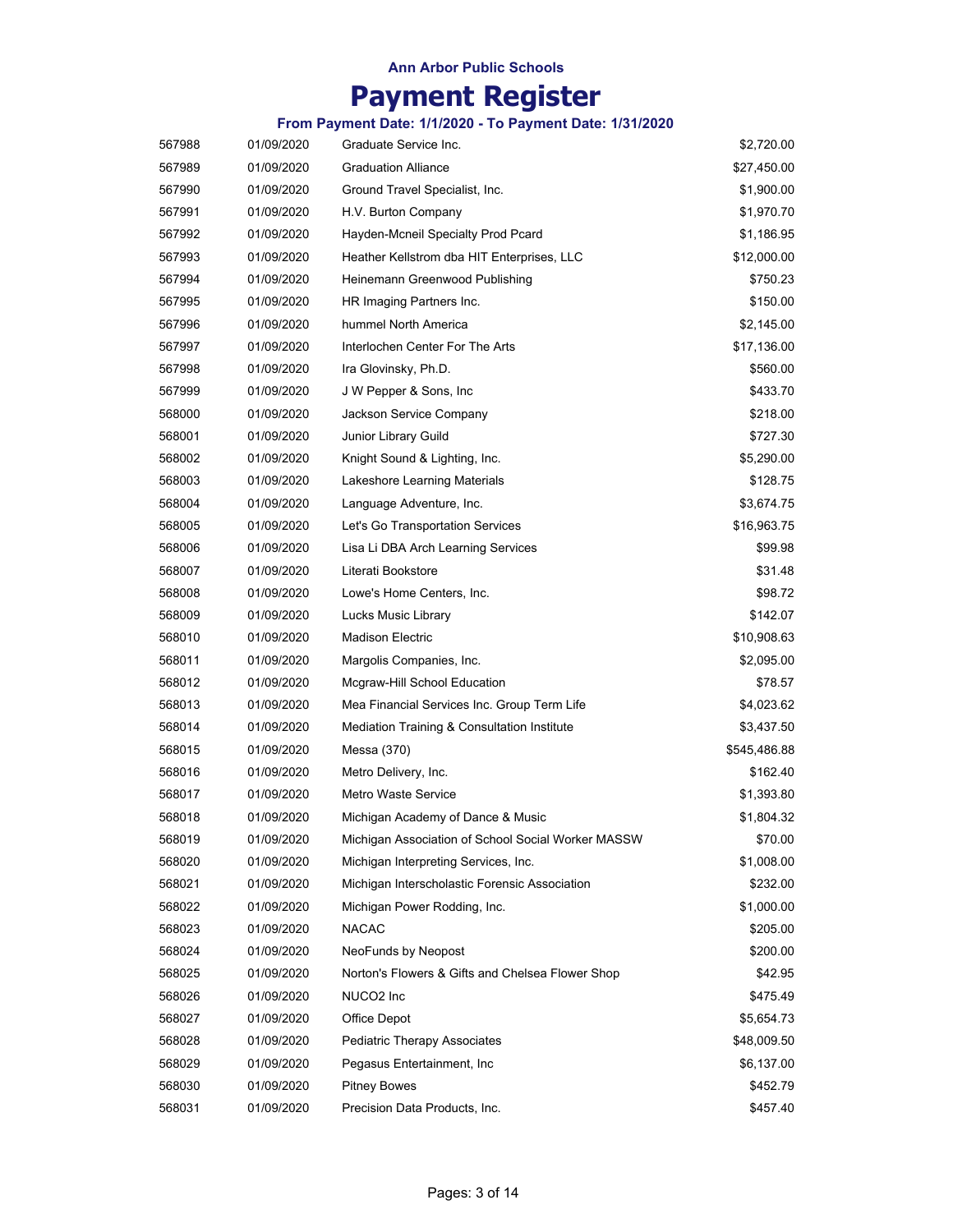# **Payment Register**

| 568032 | 01/09/2020 | <b>Priority Health</b>                 | \$1,957,609.43 |
|--------|------------|----------------------------------------|----------------|
| 568033 | 01/09/2020 | Pro-Ed                                 | \$1,408.00     |
| 568034 | 01/09/2020 | Quench USA Inc.                        | \$79.90        |
| 568035 | 01/09/2020 | <b>Quill Corporation</b>               | \$700.59       |
| 568036 | 01/09/2020 | Raney & Alexander                      | \$450.00       |
| 568037 | 01/09/2020 | <b>RJ Landau Partners</b>              | \$10,912.50    |
| 568038 | 01/09/2020 | S & S Worldwide, Inc.                  | \$163.99       |
| 568039 | 01/09/2020 | <b>School Datebooks</b>                | \$4,749.45     |
| 568040 | 01/09/2020 | School Specialty Inc*                  | \$556.67       |
| 568041 | 01/09/2020 | Scio Township                          | \$28,030.00    |
| 568042 | 01/09/2020 | ScreenLine, LLC                        | \$525.00       |
| 568043 | 01/09/2020 | Set-Seg (Opt & Gtl)                    | \$1,128.10     |
| 568044 | 01/09/2020 | Shar Products Co.                      | \$29.99        |
| 568045 | 01/09/2020 | Skillsusa Michigan                     | \$26.00        |
| 568046 | 01/09/2020 | Soliant Health                         | \$8,760.00     |
| 568047 | 01/09/2020 | Southpaw Enterprises Inc.              | \$199.00       |
| 568048 | 01/09/2020 | Staples Advantage                      | \$32.38        |
| 568049 | 01/09/2020 | Staples Advantage                      | \$271.14       |
| 568050 | 01/09/2020 | Summit Professional Education, LLC     | \$249.99       |
| 568051 | 01/09/2020 | Sunbelt Staffing                       | \$6,840.00     |
| 568052 | 01/09/2020 | Super Duper School Co.                 | \$234.51       |
| 568053 | 01/09/2020 | Superior Lawn Care & Snow Removal, LLC | \$35,542.50    |
| 568054 | 01/09/2020 | <b>Superior Text</b>                   | \$429.00       |
| 568055 | 01/09/2020 | The Booksource, Inc.                   | \$2,239.30     |
| 568056 | 01/09/2020 | The DataCom Group, Inc.                | \$3,605.50     |
| 568057 | 01/09/2020 | The Heaney Group                       | \$1,430.94     |
| 568058 | 01/09/2020 | The Sherwin-Williams Company           | \$1,725.71     |
| 568059 | 01/09/2020 | The Sherwin-Williams Company           | \$349.92       |
| 568060 | 01/09/2020 | <b>Tredroc Tire Services, LLC</b>      | \$1,468.54     |
| 568061 | 01/09/2020 | Unit Packaging                         | \$1,998.29     |
| 568062 | 01/09/2020 | University of Michigan Kinesiology     | \$94,815.82    |
| 568063 | 01/09/2020 | University Translator Services         | \$273.72       |
| 568064 | 01/09/2020 | US Foods, Inc.                         | \$1,335.80     |
| 568065 | 01/09/2020 | Video And Internet Stuff, Llc          | \$2,507.50     |
| 568066 | 01/09/2020 | W W Williams Midwest Inc.              | \$2,858.10     |
| 568067 | 01/09/2020 | <b>Washtenaw Communications</b>        | \$1,587.50     |
| 568068 | 01/09/2020 | Washtenaw County Treasurer Office      | \$74,555.22    |
| 568069 | 01/09/2020 | Washtenaw Intermediate School District | \$140.00       |
| 568070 | 01/09/2020 | Waste Management                       | \$608.42       |
| 568071 | 01/09/2020 | <b>Waterford Research Institute</b>    | \$16,500.00    |
| 568072 | 01/09/2020 | Wilson Language Training               | \$381.24       |
| 568073 | 01/09/2020 | Wolverine Supply Inc                   | \$196.36       |
| 568074 | 01/09/2020 | Wps Western Psychologica               | \$132.00       |
| 568075 | 01/09/2020 | Eiden, Judith A.                       | \$25.00        |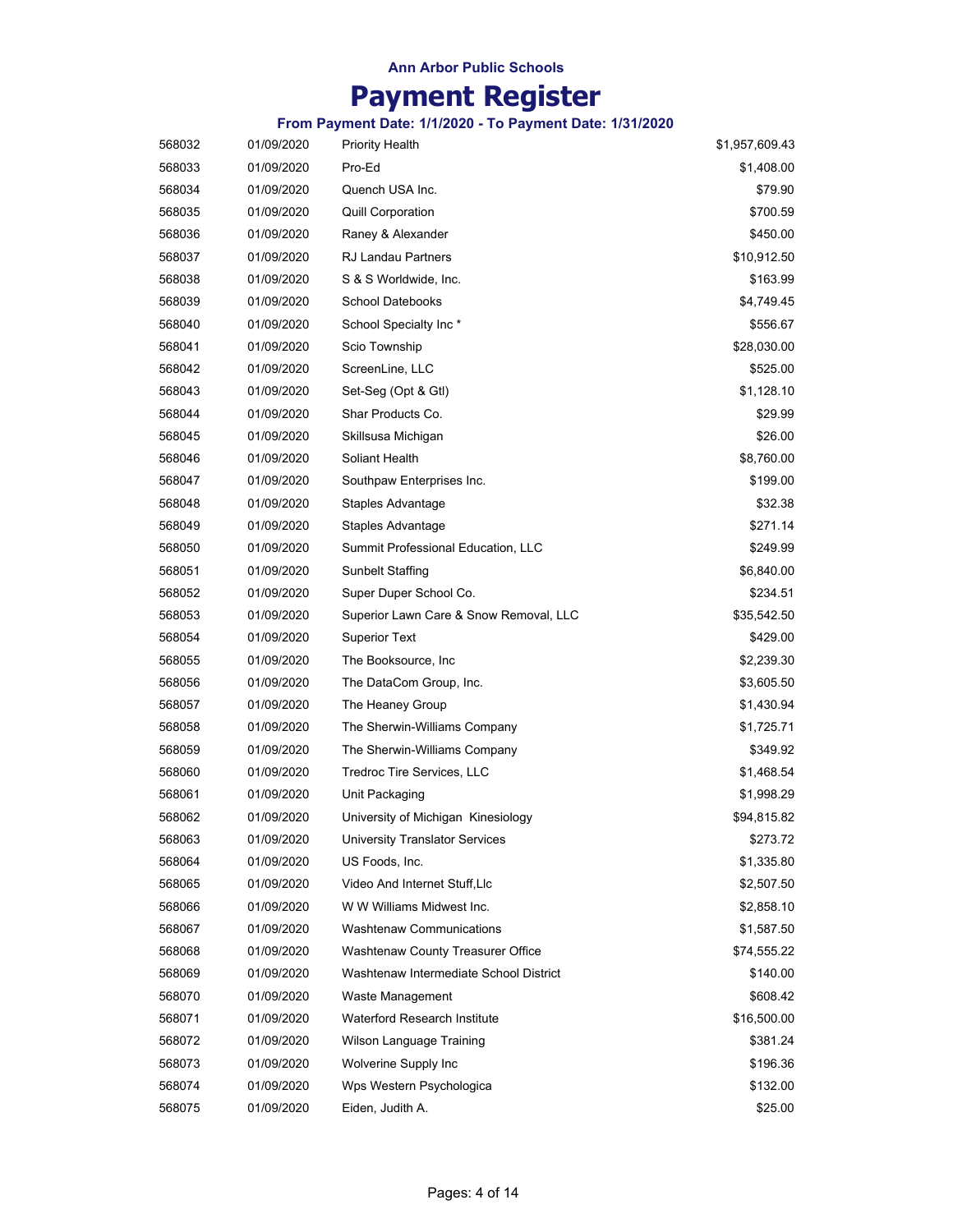# **Payment Register**

| 568076 | 01/09/2020 | Golden, Susan                                     | \$10.00        |
|--------|------------|---------------------------------------------------|----------------|
| 568077 | 01/09/2020 | Golden, Susan                                     | \$25.00        |
| 568078 | 01/09/2020 | lizuka, Hideo                                     | \$200.00       |
| 568079 | 01/09/2020 | Leung, Cindy                                      | \$45.00        |
| 568080 | 01/09/2020 | Rojas, Xinia                                      | \$250.00       |
| 568081 | 01/16/2020 | Asset Acceptance LLC                              | \$198.65       |
| 568082 | 01/16/2020 | Berndt & Associates, P.C.                         | \$113.59       |
| 568083 | 01/16/2020 | Blue Care Network Of Michigan                     | \$16,725.15    |
| 568084 | 01/16/2020 | David Lowell's Towing                             | \$39.41        |
| 568085 | 01/16/2020 | Messa (370)                                       | \$550,190.00   |
| 568086 | 01/16/2020 | Michigan Education Association (MEA)              | \$439.78       |
| 568087 | 01/16/2020 | Michigan Guaranty Agency                          | \$84.45        |
| 568088 | 01/16/2020 | <b>Midland Funding LLC</b>                        | \$169.04       |
| 568089 | 01/16/2020 | Oklahoma Centralized Support Registry- FOC 711    | \$311.90       |
| 568090 | 01/16/2020 | <b>Pioneer Credit Recovery</b>                    | \$300.19       |
| 568091 | 01/16/2020 | <b>Priority Health</b>                            | \$2,006,228.07 |
| 568092 | 01/16/2020 | State of Kansas                                   | \$205.20       |
| 568093 | 01/16/2020 | Stuart M. Collis (49530)                          | \$730.58       |
| 568094 | 01/16/2020 | U.S. Department of Education AWG or Pamela Tooson | \$492.56       |
| 568095 | 01/16/2020 | U.S. Department of Education or Daniel L. Cobello | \$81.35        |
| 568096 | 01/16/2020 | University Of Michigan Credit Union               | \$50.00        |
| 568097 | 01/16/2020 | Unum Long/Short Term Insurance Company Of America | \$23,977.04    |
| 568098 | 01/16/2020 | US Department Of Education                        | \$300.19       |
| 568099 | 01/16/2020 | Velo Law Office                                   | \$234.99       |
| 568100 | 01/16/2020 | Weber & Olcese, P.L.C                             | \$100.06       |
| 568101 | 01/16/2020 | Allied Interstate Inc.                            | \$25.97        |
| 568102 | 01/16/2020 | Chapter 13 Trustee                                | \$253.85       |
| 568103 | 01/16/2020 | Michigan Guaranty Agency                          | \$198.40       |
| 568104 | 01/16/2020 | Michigan State Disbursement Unit                  | \$4,630.63     |
| 568105 | 01/16/2020 | Office Of The Chapter 13 Trustee                  | \$516.59       |
| 568106 | 01/16/2020 | Texas Child Support Disburse. Unit                | \$2.73         |
| 568107 | 01/16/2020 | U.S. Department Of Education                      | \$199.49       |
| 568108 | 01/16/2020 | <b>United States Treasury</b>                     | \$271.63       |
| 568109 | 01/16/2020 | US Department Of Education                        | \$92.04        |
| 568110 | 01/16/2020 | US Department Of Education                        | \$84.33        |
| 568111 | 01/16/2020 | US Dept Of Education                              | \$198.22       |
| 568112 | 01/16/2020 | A and N Electric, Inc.                            | \$9,000.00     |
| 568113 | 01/16/2020 | <b>ABM Industry Groups, LLC</b>                   | \$497,564.00   |
| 568114 | 01/16/2020 | Ace Barnes Hardware                               | \$814.48       |
| 568115 | 01/16/2020 | <b>AM Services</b>                                | \$5,574.68     |
| 568116 | 01/16/2020 | Apple Computer Inc                                | \$13,692.40    |
| 568117 | 01/16/2020 | Arbor Springs Water                               | \$6.00         |
| 568118 | 01/16/2020 | Arthur J Gallagher & Co                           | \$2,530.00     |
| 568119 | 01/16/2020 | <b>Baruzzini Aquatics</b>                         | \$8,335.00     |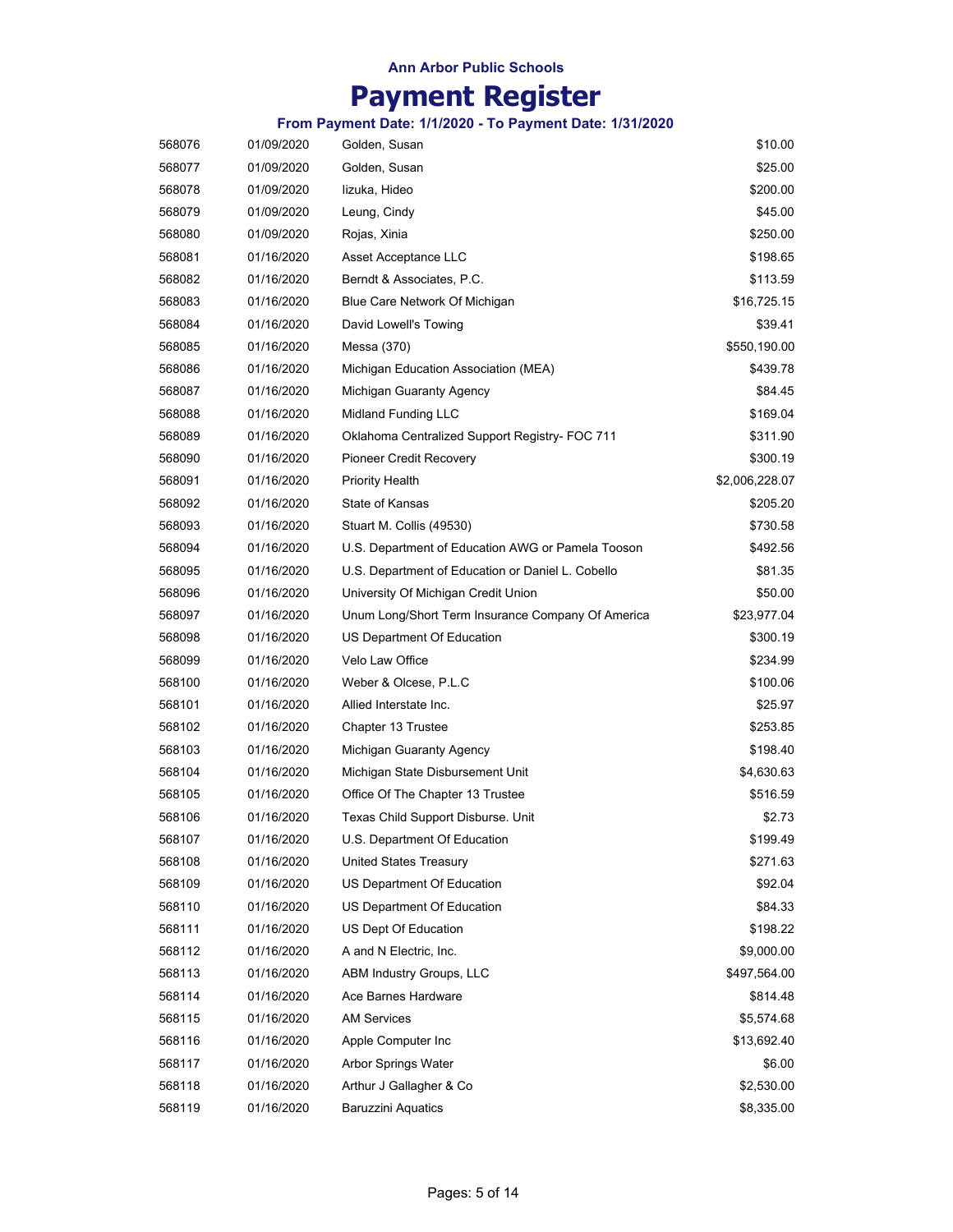# **Payment Register**

| 568120 | 01/16/2020 | Boilers, Controls & Equipment, Inc.              | \$83.70     |
|--------|------------|--------------------------------------------------|-------------|
| 568121 | 01/16/2020 | <b>Broadspire Services Inc</b>                   | \$17,964.01 |
| 568122 | 01/16/2020 | <b>Bulldog Records Management Inc</b>            | \$3,179.30  |
| 568123 | 01/16/2020 | Busch's Valuland-Main St                         | \$581.11    |
| 568124 | 01/16/2020 | Capital Area Association of Volleyball Officials | \$90.00     |
| 568125 | 01/16/2020 | Carolina Biological Supply Company               | \$2,470.50  |
| 568126 | 01/16/2020 | <b>Carpentry Concepts &amp; Ceilings</b>         | \$28,860.80 |
| 568127 | 01/16/2020 | CCP Products, Inc. DBA Champion Custom Products  | \$1,979.81  |
| 568128 | 01/16/2020 | <b>CDW Government LLC</b>                        | \$1,580.00  |
| 568129 | 01/16/2020 | CEI Michigan LLC                                 | \$65,884.64 |
| 568130 | 01/16/2020 | Central Michigan Paper (cmp)                     | \$1,070.00  |
| 568131 | 01/16/2020 | Charles H Wright Museum Of African American His  | \$433.00    |
| 568132 | 01/16/2020 | Cintas                                           | \$2,475.83  |
| 568133 | 01/16/2020 | City Of Ann Arbor Treasurer                      | \$11,631.00 |
| 568134 | 01/16/2020 | Collins And Blaha, P.C.                          | \$34,357.50 |
| 568135 | 01/16/2020 | Delux Drapery & Shade Co.                        | \$1,690.00  |
| 568136 | 01/16/2020 | Detroit Edison Or Dte Energy                     | \$22,976.59 |
| 568137 | 01/16/2020 | <b>Dexter Community Schools</b>                  | \$90.00     |
| 568138 | 01/16/2020 | <b>Diligent Corporation</b>                      | \$9,000.00  |
| 568139 | 01/16/2020 | Dollar Bill Copying                              | \$699.13    |
| 568140 | 01/16/2020 | Douglander Machine & Tool                        | \$350.00    |
| 568141 | 01/16/2020 | Dte Energy                                       | \$22,441.84 |
| 568142 | 01/16/2020 | Dummies On The Run Jerry Buffman                 | \$910.00    |
| 568143 | 01/16/2020 | Enterprise Rent-A-Car                            | \$2,202.40  |
| 568144 | 01/16/2020 | Ferguson Enterprises, Inc.                       | \$200.30    |
| 568145 | 01/16/2020 | Fitness Things, Inc.                             | \$320.85    |
| 568146 | 01/16/2020 | <b>FMG Concrete Cutting</b>                      | \$1,070.00  |
| 568147 | 01/16/2020 | Gaynor, Jeffrey, T                               | \$130.00    |
| 568148 | 01/16/2020 | <b>General Painting Company LLC</b>              | \$1,650.00  |
| 568149 | 01/16/2020 | Getaway Tours Inc                                | \$8,175.00  |
| 568150 | 01/16/2020 | Goyette Mechanical Co                            | \$97,019.14 |
| 568151 | 01/16/2020 | <b>Graduation Alliance</b>                       | \$28,800.00 |
| 568152 | 01/16/2020 | Grainger                                         | \$3,202.68  |
| 568153 | 01/16/2020 | <b>Grand Blanc Printing</b>                      | \$16,095.74 |
| 568154 | 01/16/2020 | Great Lakes Environmental Service, Inc.          | \$29,504.42 |
| 568155 | 01/16/2020 | H.V. Burton Company                              | \$2,814.40  |
| 568156 | 01/16/2020 | Heinemann Greenwood Publishing                   | \$2,057.00  |
| 568157 | 01/16/2020 | Herald Publishing-Commercial Pcard - Printing    | \$525.00    |
| 568158 | 01/16/2020 | Hewitt's Music, Inc.                             | \$300.00    |
| 568159 | 01/16/2020 | Huron Athletic Booster Club                      | \$150.00    |
| 568160 | 01/16/2020 | IDN- Hardware Sales Inc.                         | \$4,085.78  |
| 568161 | 01/16/2020 | Impressive Promotional Products, LLC             | \$3,644.85  |
| 568162 | 01/16/2020 | J W Pepper & Sons, Inc.                          | \$302.49    |
| 568163 | 01/16/2020 | J.C. Ehrlich Pest Control                        | \$2,939.00  |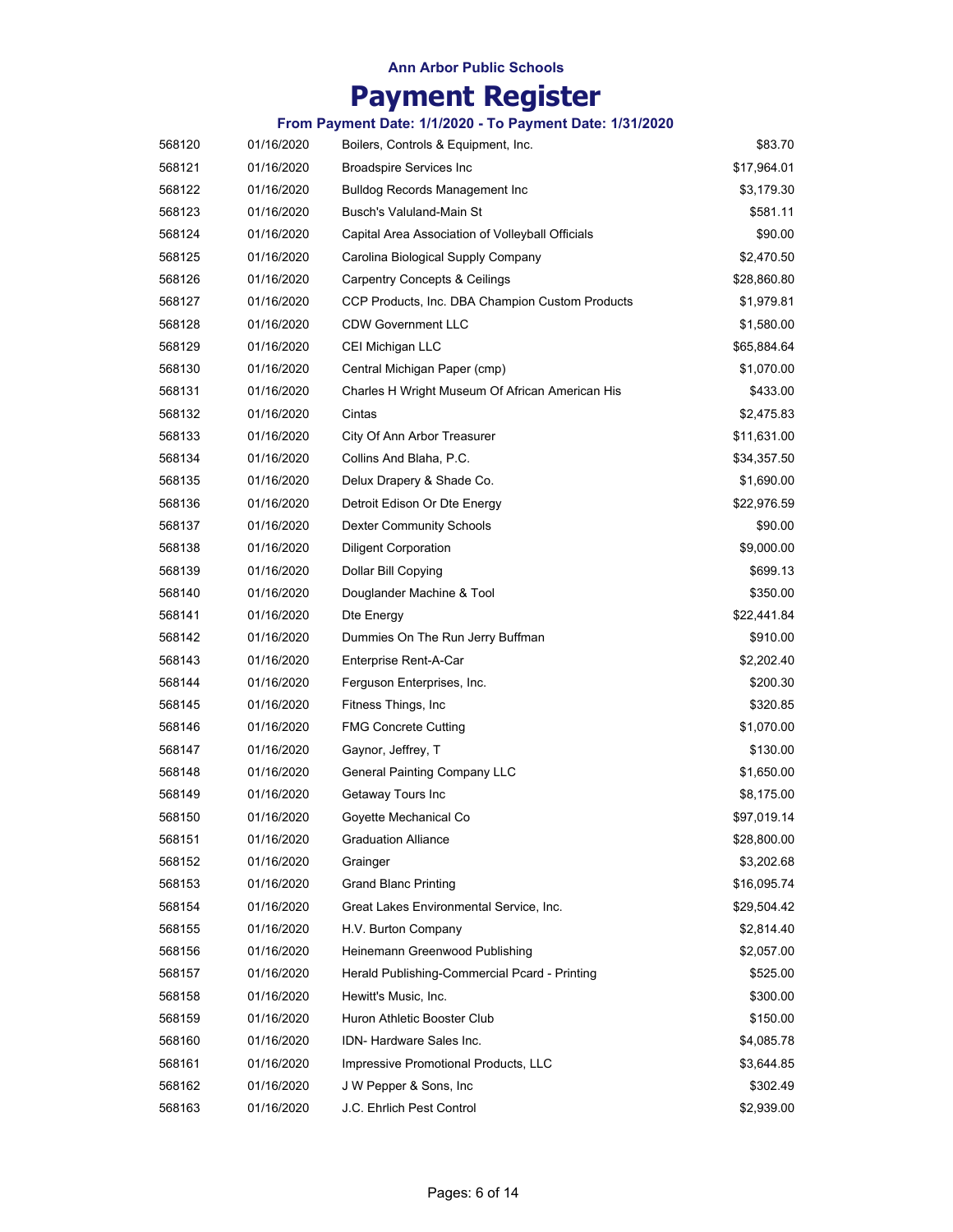# **Payment Register**

| 568164 | 01/16/2020 | James Lee Michaels DBA Avery Systems                | \$1,800.00  |
|--------|------------|-----------------------------------------------------|-------------|
| 568165 | 01/16/2020 | Johnson, Bryan, Lee                                 | \$130.00    |
| 568166 | 01/16/2020 | Johnson Controls Inc                                | \$580.00    |
| 568167 | 01/16/2020 | Johnstone Supply Detroit Group                      | \$2,381.23  |
| 568168 | 01/16/2020 | Julia Rosenwald Hathaway                            | \$158.34    |
| 568169 | 01/16/2020 | JW Marriott Indianapolis                            | \$4,798.60  |
| 568170 | 01/16/2020 | Kelly-Shaieb, Jessica, Leigh                        | \$130.00    |
| 568171 | 01/16/2020 | Kone Incorporated                                   | \$10,408.95 |
| 568172 | 01/16/2020 | Lazarus, Rebecca, Ruth                              | \$130.00    |
| 568173 | 01/16/2020 | Little Caesars Pizza                                | \$106.79    |
| 568174 | 01/16/2020 | Lucks Music Library                                 | \$99.00     |
| 568175 | 01/16/2020 | Maddin, Hauser, Roth, & Heller, P.C.                | \$1,115.10  |
| 568176 | 01/16/2020 | Marathon Sportswear, Inc.                           | \$1,172.00  |
| 568177 | 01/16/2020 | Margolis Companies, Inc.                            | \$18,227.70 |
| 568178 | 01/16/2020 | Mark J. Glazer Csc - Arbitrator And                 | \$4,250.00  |
| 568179 | 01/16/2020 | Marxmoda, Inc.                                      | \$8,353.50  |
| 568180 | 01/16/2020 | Mcnaughton-Mckay Electric                           | \$114.50    |
| 568181 | 01/16/2020 | Melanie P. Muir Chris Cakes Of Michi                | \$400.00    |
| 568182 | 01/16/2020 | Meridian Winds LLC                                  | \$1,606.00  |
| 568183 | 01/16/2020 | MI High School Athletic Association                 | \$60.00     |
| 568184 | 01/16/2020 | Michigan Power Rodding, Inc.                        | \$603.00    |
| 568185 | 01/16/2020 | Midwestern Consulting Inc-Mci                       | \$874.30    |
| 568186 | 01/16/2020 | Miss Dig System Inc                                 | \$906.25    |
| 568187 | 01/16/2020 | Mitchell, Harmony, Tynisha                          | \$130.00    |
| 568188 | 01/16/2020 | Naapid                                              | \$500.00    |
| 568189 | 01/16/2020 | National Energy Control Corporation                 | \$9,877.91  |
| 568190 | 01/16/2020 | Norton's Flowers & Gifts and Chelsea Flower Shop    | \$164.80    |
| 568191 | 01/16/2020 | NUCO <sub>2</sub> Inc                               | \$327.05    |
| 568192 | 01/16/2020 | Office Depot                                        | \$127.22    |
| 568193 | 01/16/2020 | Omnicheer                                           | \$1,546.39  |
| 568194 | 01/16/2020 | Platt Laundromat. LLC                               | \$98.00     |
| 568195 | 01/16/2020 | Play By Design, LLC                                 | \$10,674.42 |
| 568196 | 01/16/2020 | PowerSchool Group, LIC                              | \$2,000.00  |
| 568197 | 01/16/2020 | Project Lead The Way, Inc.                          | \$839.50    |
| 568198 | 01/16/2020 | <b>Quill Corporation</b>                            | \$265.34    |
| 568199 | 01/16/2020 | RL Deppmann Company                                 | \$1,290.00  |
| 568200 | 01/16/2020 | Robert's Floors Company                             | \$13,060.00 |
| 568201 | 01/16/2020 | Secrest, Wardle, Lynch, Hampton, Truex & Morley, Pc | \$730.66    |
| 568202 | 01/16/2020 | Sheraton Ann Arbor Hotel                            | \$5,000.00  |
| 568203 | 01/16/2020 | Simone Danyiell Lightfoot                           | \$130.00    |
| 568204 | 01/16/2020 | Sphero, Inc.                                        | \$2,499.99  |
| 568205 | 01/16/2020 | Staples Advantage                                   | \$541.99    |
| 568206 | 01/16/2020 | Steve's Custom Signs, Inc.                          | \$10,524.63 |
| 568207 | 01/16/2020 | Stone & Dirt                                        | \$37,195.00 |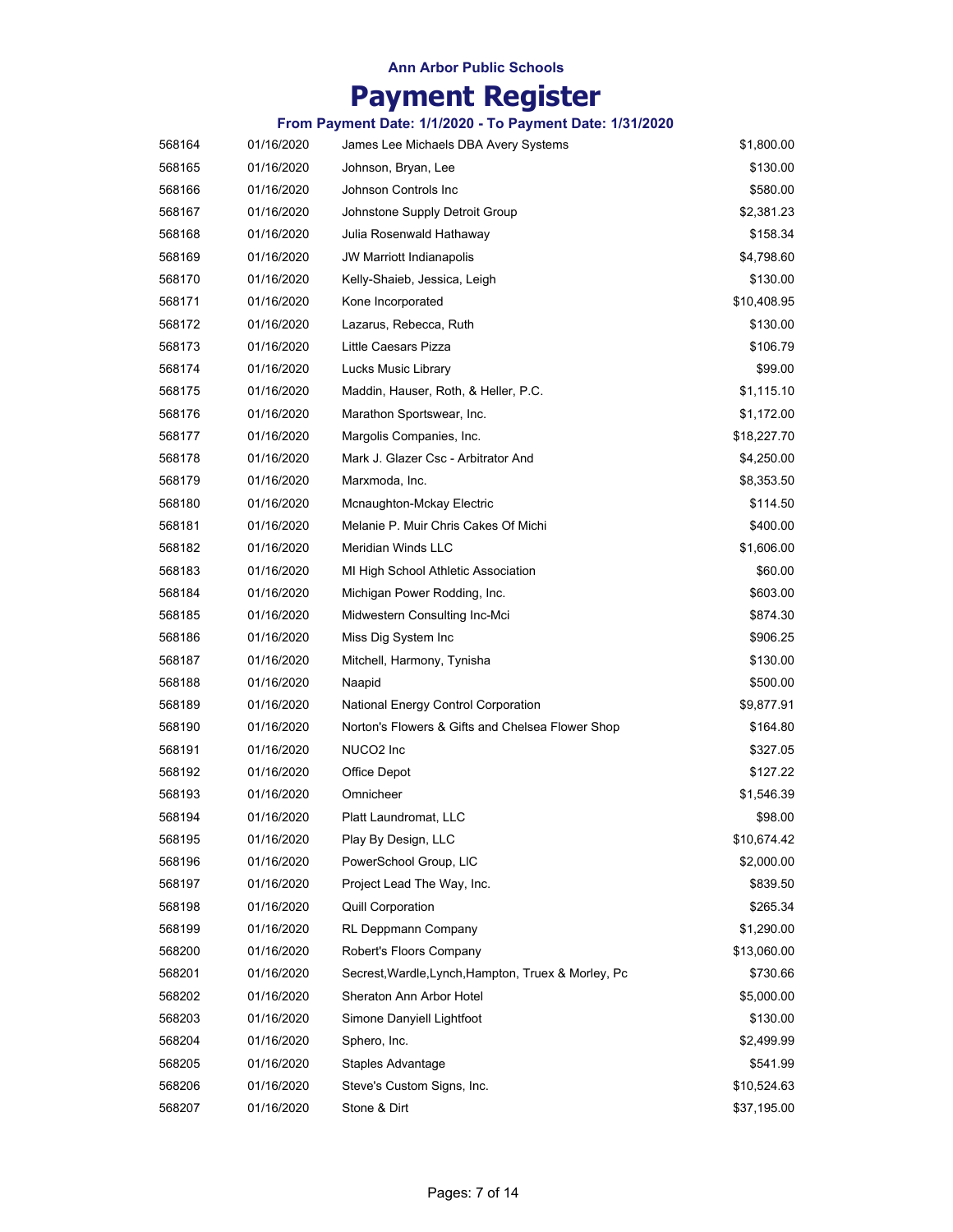# **Payment Register**

| 568208 | 01/16/2020 | Superior Lawn Care & Snow Removal, LLC             | \$7,140.00   |
|--------|------------|----------------------------------------------------|--------------|
| 568209 | 01/16/2020 | Susan Eunice Baskett                               | \$130.00     |
| 568210 | 01/16/2020 | <b>Talx Corporation</b>                            | \$108.60     |
| 568211 | 01/16/2020 | <b>Team Sports</b>                                 | \$958.80     |
| 568212 | 01/16/2020 | The Booksource, Inc.                               | \$395.22     |
| 568213 | 01/16/2020 | The College Board                                  | \$665.00     |
| 568214 | 01/16/2020 | The Regents Of the Univ of Mich                    | \$6,000.00   |
| 568215 | 01/16/2020 | The Regents of the University of Michigan          | \$12,000.00  |
| 568216 | 01/16/2020 | Therapy Shoppe Inc.                                | \$125.07     |
| 568217 | 01/16/2020 | Total Armored Car Service, Inc.                    | \$192.20     |
| 568218 | 01/16/2020 | TregoEd, Inc.                                      | \$7,100.00   |
| 568219 | 01/16/2020 | Trinity Health - Michigan                          | \$5,532.62   |
| 568220 | 01/16/2020 | <b>Underground Printing</b>                        | \$1,525.95   |
| 568221 | 01/16/2020 | Unemployment Insurance Agency Dept Of Labor (08095 | \$21,126.96  |
| 568222 | 01/16/2020 | US Foods, Inc.                                     | \$591.87     |
| 568223 | 01/16/2020 | W W Williams Midwest Inc.                          | \$9,981.79   |
| 568224 | 01/16/2020 | W.J. O'Neil Company                                | \$82,827.73  |
| 568225 | 01/16/2020 | Washtenaw Glass Co.                                | \$1,064.08   |
| 568226 | 01/16/2020 | Washtenaw Intermediate School District             | \$10,298.41  |
| 568227 | 01/16/2020 | Waste Management                                   | \$994.50     |
| 568228 | 01/16/2020 | We Help Two LLC                                    | \$972.00     |
| 568229 | 01/16/2020 | WT Cox Information Services                        | \$154.70     |
| 568230 | 01/16/2020 | Wu, Tong                                           | \$200.00     |
| 568231 | 01/23/2020 | A and N Electric, Inc.                             | \$4,400.00   |
| 568232 | 01/23/2020 | Adrian College                                     | \$360.00     |
| 568233 | 01/23/2020 | All The King's Men Chess and Brain Games           | \$4,112.73   |
| 568234 | 01/23/2020 | AMF Bowling Centers, Inc.                          | \$76.00      |
| 568235 | 01/23/2020 | Apex Learning Inc                                  | \$3,500.00   |
| 568236 | 01/23/2020 | Apple Computer Inc                                 | \$246.00     |
| 568237 | 01/23/2020 | Arbor Springs Water                                | \$38.00      |
| 568238 | 01/23/2020 | <b>ARC Document Solutions LLC</b>                  | \$114.00     |
| 568239 | 01/23/2020 | Arch Environmental Group, Inc                      | \$2,437.00   |
| 568240 | 01/23/2020 | <b>ASCD - Association For Supervision</b>          | \$89.00      |
| 568241 | 01/23/2020 | <b>Blick Art Materials LLC</b>                     | \$1,343.41   |
| 568242 | 01/23/2020 | Carolina Biological Supply Company                 | \$125.41     |
| 568243 | 01/23/2020 | <b>Carpentry Concepts &amp; Ceilings</b>           | \$5,848.66   |
| 568244 | 01/23/2020 | Central Michigan Paper (cmp)                       | \$1,070.00   |
| 568245 | 01/23/2020 | Cintas                                             | \$15,080.42  |
| 568246 | 01/23/2020 | <b>Cliff Keen Corporation</b>                      | \$381.95     |
| 568247 | 01/23/2020 | Complete Production System Inc                     | \$1,220.00   |
| 568248 | 01/23/2020 | <b>Constellation New Energy Gas</b>                | \$188,215.27 |
| 568249 | 01/23/2020 | Davis Vision                                       | \$3,309.11   |
| 568250 | 01/23/2020 | Demco, Inc.                                        | \$607.97     |
| 568251 | 01/23/2020 | Detroit Edison Or Dte Energy                       | \$50,822.28  |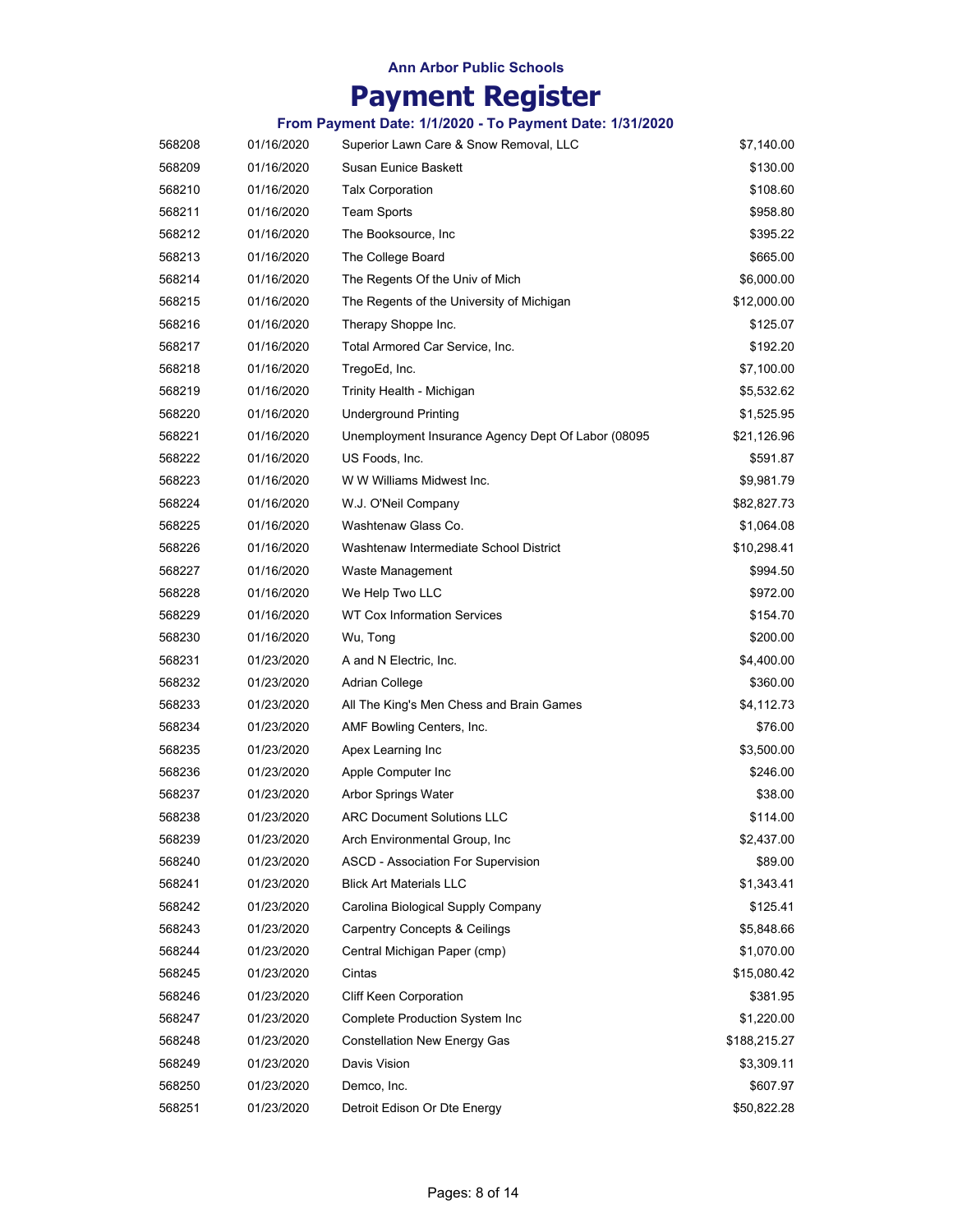# **Payment Register**

| 568252 | 01/23/2020 | Detroit Institute Of The Arts                 | \$275.00    |
|--------|------------|-----------------------------------------------|-------------|
| 568253 | 01/23/2020 | Dte Energy                                    | \$2,583.95  |
| 568254 | 01/23/2020 | Enterprise Rent-A-Car                         | \$196.90    |
| 568255 | 01/23/2020 | ExpresSign Design                             | \$715.00    |
| 568256 | 01/23/2020 | Ferguson Enterprises, Inc.                    | \$60.23     |
| 568257 | 01/23/2020 | Fiber Link Inc.                               | \$2,003.50  |
| 568258 | 01/23/2020 | Follett School Solutions, Inc.                | \$132.13    |
| 568259 | 01/23/2020 | Getaway Tours Inc                             | \$2,790.00  |
| 568260 | 01/23/2020 | Gordon Food Service                           | \$2,773.88  |
| 568261 | 01/23/2020 | H.V. Burton Company                           | \$1,970.70  |
| 568262 | 01/23/2020 | <b>Howell Nature Center</b>                   | \$1,100.00  |
| 568263 | 01/23/2020 | Inspired By Science, LLC                      | \$11,682.53 |
| 568264 | 01/23/2020 | J W Pepper & Sons, Inc.                       | \$476.11    |
| 568265 | 01/23/2020 | Johnstone Supply Detroit Group                | \$63.17     |
| 568266 | 01/23/2020 | Konica Minolta Business Solutions USA, Inc.   | \$670.00    |
| 568267 | 01/23/2020 | Life Fitness                                  | \$2,630.85  |
| 568268 | 01/23/2020 | Little Caesars Pizza                          | \$276.11    |
| 568269 | 01/23/2020 | Marathon Engineering Corporation              | \$6,385.50  |
| 568270 | 01/23/2020 | MI School Vocal Music Association District 12 | \$1,940.00  |
| 568271 | 01/23/2020 | Michigan Event Parking, LLC                   | \$28,572.13 |
| 568272 | 01/23/2020 | Michigan Interscholastic Forensic Association | \$410.00    |
| 568273 | 01/23/2020 | Michigan Power Rodding, Inc.                  | \$157.00    |
| 568274 | 01/23/2020 | Michigan School Business Officials/MSBO       | \$150.00    |
| 568275 | 01/23/2020 | <b>MLive Media Group</b>                      | \$117.25    |
| 568276 | 01/23/2020 | Music Theatre International                   | \$5,300.00  |
| 568277 | 01/23/2020 | NASSP/NHS                                     | \$1,134.60  |
| 568278 | 01/23/2020 | Neff Company                                  | \$461.17    |
| 568279 | 01/23/2020 | Office Depot                                  | \$2,575.40  |
| 568280 | 01/23/2020 | <b>OHM Advisors</b>                           | \$253.00    |
| 568281 | 01/23/2020 | Oregon Shakespeare Festival                   | \$4,735.00  |
| 568282 | 01/23/2020 | Pioneer Athletic Booster Club                 | \$4,047.68  |
| 568283 | 01/23/2020 | <b>Pittsfield Charter Township</b>            | \$96.04     |
| 568284 | 01/23/2020 | Platt Laundromat, LLC                         | \$98.00     |
| 568285 | 01/23/2020 | Polar Paradice                                | \$250.00    |
| 568286 | 01/23/2020 | <b>Quill Corporation</b>                      | \$505.69    |
| 568287 | 01/23/2020 | <b>Rovin Ceramics</b>                         | \$299.90    |
| 568288 | 01/23/2020 | S & S Worldwide, Inc.                         | \$234.64    |
| 568289 | 01/23/2020 | Safety Systems, Inc.                          | \$75.00     |
| 568290 | 01/23/2020 | Sani-Vac Service, Inc.                        | \$7,925.00  |
| 568291 | 01/23/2020 | School Health Corporation                     | \$52.96     |
| 568292 | 01/23/2020 | School Specialty Inc*                         | \$1,093.70  |
| 568293 | 01/23/2020 | Service Sports, Inc.                          | \$350.00    |
| 568294 | 01/23/2020 | Shar Products Co.                             | \$50.00     |
| 568295 | 01/23/2020 | Southpaw Enterprises Inc.                     | \$290.00    |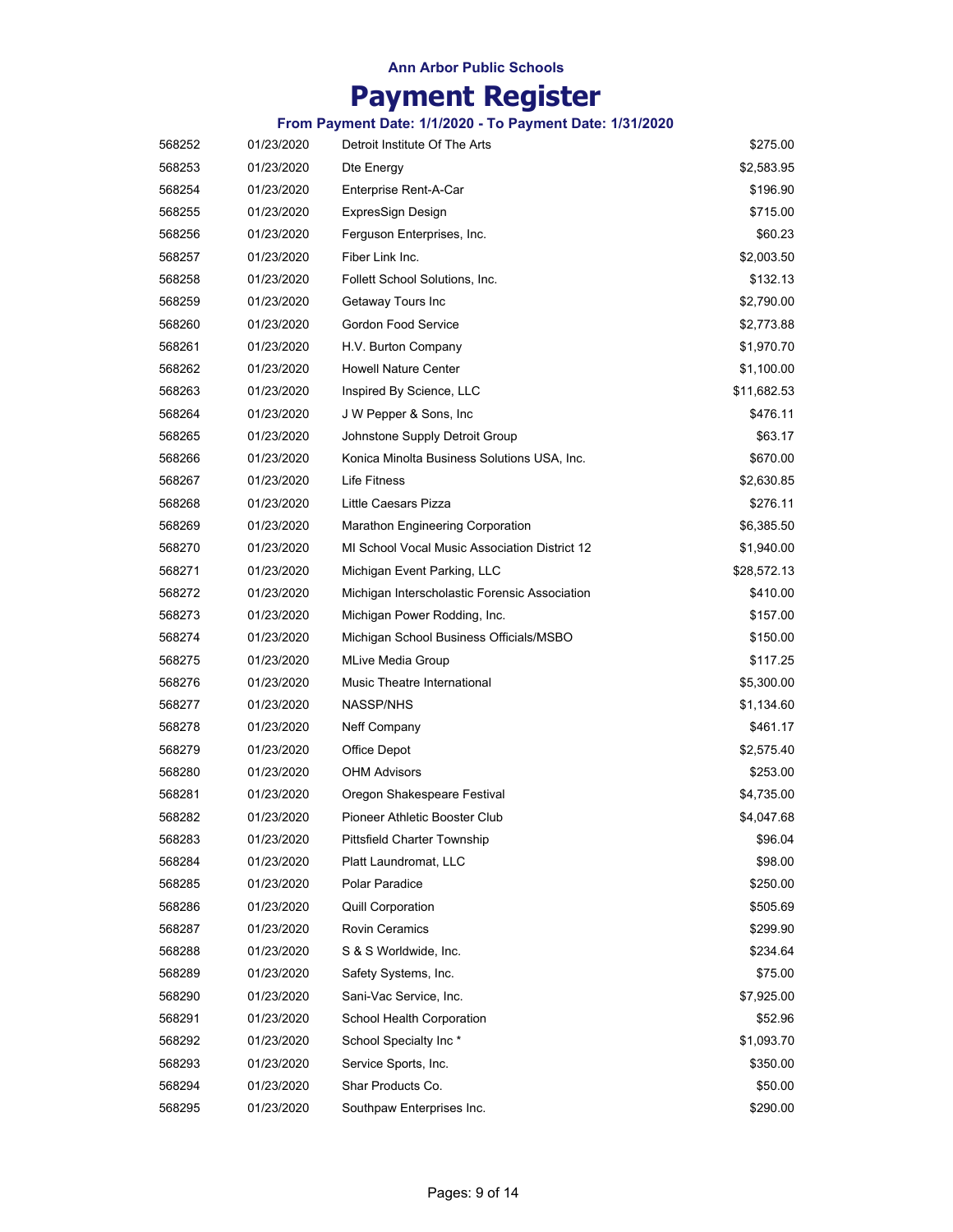# **Payment Register**

| 568296 | 01/23/2020 | SP Designs & Manufacturing Inc.                 | \$9,467.14   |
|--------|------------|-------------------------------------------------|--------------|
| 568297 | 01/23/2020 | Stevens Disposal & Recycling Services Inc       | \$105.00     |
| 568298 | 01/23/2020 | TAP Plastics, Inc.                              | \$150.18     |
| 568299 | 01/23/2020 | The Sherwin-Williams Company                    | \$40.29      |
| 568300 | 01/23/2020 | The Sherwin-Williams Company                    | \$75.89      |
| 568301 | 01/23/2020 | The Sherwin-Williams Company                    | \$1,667.82   |
| 568302 | 01/23/2020 | Total Armored Car Service, Inc.                 | \$57.66      |
| 568303 | 01/23/2020 | University Of Michigan University Productio     | \$1,900.00   |
| 568304 | 01/23/2020 | University of Michigan, MedSport                | \$6,000.00   |
| 568305 | 01/23/2020 | Unum Life Insurance Company Of America          | \$3,974.93   |
| 568306 | 01/23/2020 | W.J. O'Neil Company                             | \$16,167.80  |
| 568307 | 01/23/2020 | West Michigan Baseball Franchising LLC          | \$157.68     |
| 568308 | 01/23/2020 | Wilson Language Training                        | \$487.62     |
| 568309 | 01/23/2020 | Boykin-Burch, Erika                             | \$115.00     |
| 568310 | 01/23/2020 | Crescent Hill Consulting, LLC                   | \$85.00      |
| 568311 | 01/23/2020 | Sethuraman, Nitya                               | \$169.00     |
| 568312 | 01/23/2020 | Smith, Gary                                     | \$170.00     |
| 568313 | 01/31/2020 | 4imprint, Inc.                                  | \$823.21     |
| 568314 | 01/31/2020 | A and N Electric, Inc.                          | \$14,000.00  |
| 568315 | 01/31/2020 | <b>Advanced Water Treatment</b>                 | \$537.50     |
| 568316 | 01/31/2020 | AirTurn, Inc.                                   | \$188.00     |
| 568317 | 01/31/2020 | Amazon.com LLC                                  | \$64.85      |
| 568318 | 01/31/2020 | Ann Arbor Area Transportation Authority         | \$7,414.88   |
| 568319 | 01/31/2020 | Ann Arbor Symphony Orchestra                    | \$268.00     |
| 568320 | 01/31/2020 | Ann Arbor Welding Supply                        | \$37.20      |
| 568321 | 01/31/2020 | Apple Computer Inc                              | \$22,922.50  |
| 568322 | 01/31/2020 | Arbor Springs Water                             | \$51.00      |
| 568323 | 01/31/2020 | Arch Environmental Group, Inc.                  | \$484.75     |
| 568324 | 01/31/2020 | Asset Acceptance LLC                            | \$198.65     |
| 568325 | 01/31/2020 | AT&T LEC Services Billing                       | \$115.62     |
| 568326 | 01/31/2020 | Aventric Technologies                           | \$1,595.00   |
| 568327 | 01/31/2020 | <b>Belle Tire</b>                               | \$61.98      |
| 568328 | 01/31/2020 | Berndt & Associates, P.C.                       | \$111.65     |
| 568329 | 01/31/2020 | <b>Bernell Corporation</b>                      | \$143.65     |
| 568330 | 01/31/2020 | Best Asphalt Inc                                | \$36,715.10  |
| 568331 | 01/31/2020 | <b>Blick Art Materials LLC</b>                  | \$98.48      |
| 568332 | 01/31/2020 | Boilers, Controls & Equipment, Inc.             | \$39.30      |
| 568333 | 01/31/2020 | Busch's Valuland-Main St                        | \$271.11     |
| 568334 | 01/31/2020 | Carolina Biological Supply Company              | \$241.01     |
| 568335 | 01/31/2020 | <b>Carpentry Concepts &amp; Ceilings</b>        | \$2,596.25   |
| 568336 | 01/31/2020 | CCP Products, Inc. DBA Champion Custom Products | \$529.07     |
| 568337 | 01/31/2020 | <b>CDW Government LLC</b>                       | \$16,692.00  |
| 568338 | 01/31/2020 | CEI Michigan LLC                                | \$143,606.86 |
| 568339 | 01/31/2020 | Central Michigan Paper (cmp)                    | \$5,785.60   |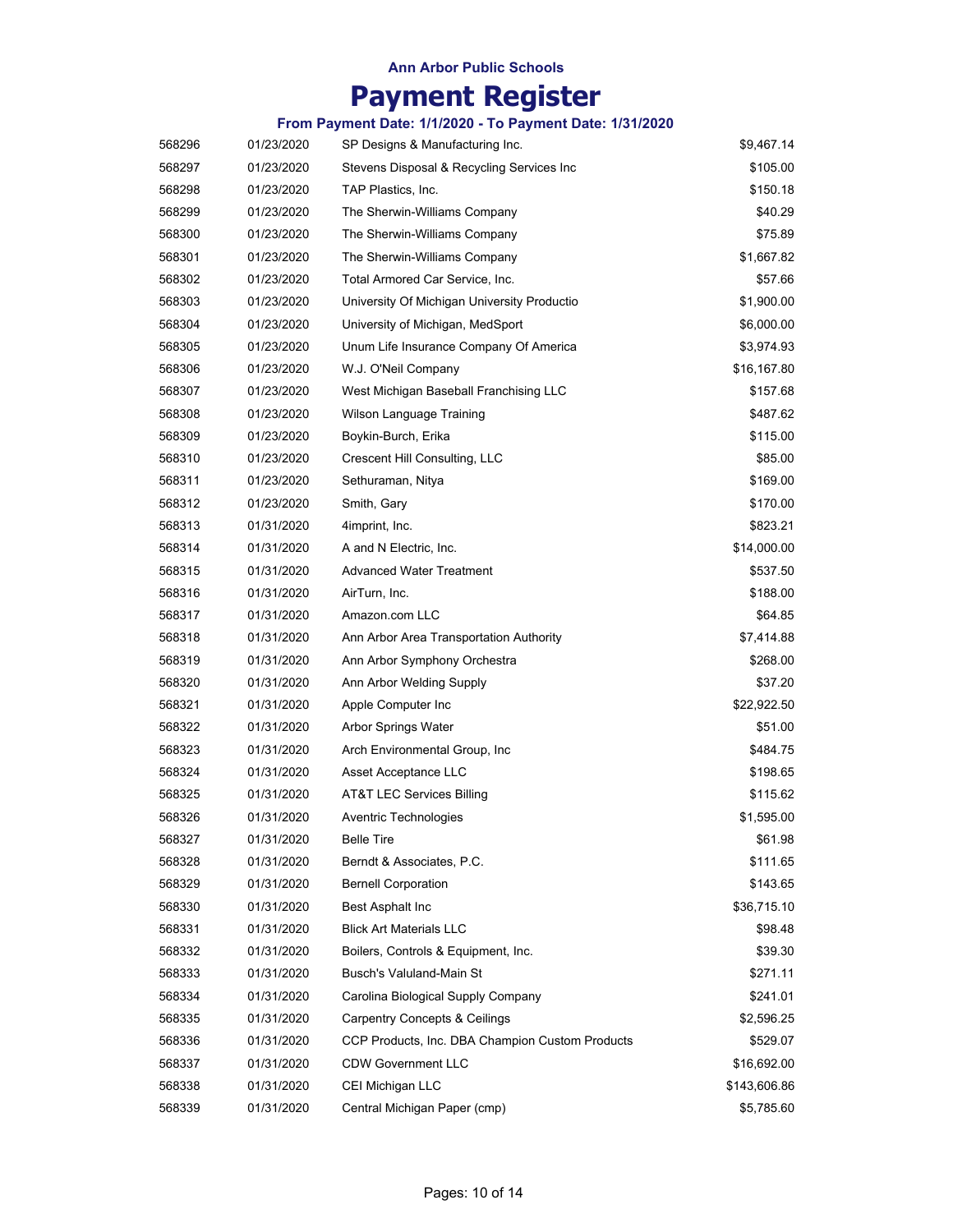# **Payment Register**

| 568340 | 01/31/2020 | Charles H Wright Museum Of African American His    | \$356.00     |
|--------|------------|----------------------------------------------------|--------------|
| 568341 | 01/31/2020 | Cintas                                             | \$15,189.45  |
| 568342 | 01/31/2020 | City Of Ann Arbor Police Dept.                     | \$1,195.17   |
| 568343 | 01/31/2020 | City Of Ann Arbor Treasurer                        | \$62,000.00  |
| 568344 | 01/31/2020 | Clio Herald/Bridgeport Herald/Crossroad Advertiser | \$125.00     |
| 568345 | 01/31/2020 | Collins And Blaha, P.C.                            | \$22,865.50  |
| 568346 | 01/31/2020 | Colman Wolf Supply Company                         | \$7,668.60   |
| 568347 | 01/31/2020 | Compass Group, DBA Chartwells K-12                 | \$360,569.23 |
| 568348 | 01/31/2020 | <b>Complete Production System Inc</b>              | \$919.83     |
| 568349 | 01/31/2020 | Crisis Prevention Institute Inc.                   | \$450.00     |
| 568350 | 01/31/2020 | Cumberland Therapy Services, LLC                   | \$10,717.50  |
| 568351 | 01/31/2020 | David Lowell's Towing                              | \$69.13      |
| 568352 | 01/31/2020 | Demco, Inc.                                        | \$150.61     |
| 568353 | 01/31/2020 | Depcon, Inc                                        | \$2,105.00   |
| 568354 | 01/31/2020 | Detroit Edison Or Dte Energy                       | \$131,774.42 |
| 568355 | 01/31/2020 | Detroit Salt Company Llc                           | \$2,752.23   |
| 568356 | 01/31/2020 | Discovery Education, Inc.                          | \$1,920.00   |
| 568357 | 01/31/2020 | Dollar Bill Copying                                | \$4,652.00   |
| 568358 | 01/31/2020 | Dte Energy                                         | \$9,348.25   |
| 568359 | 01/31/2020 | Early Childhood Connections                        | \$170.00     |
| 568360 | 01/31/2020 | Ferguson Enterprises, Inc.                         | \$2,796.37   |
| 568361 | 01/31/2020 | Follett School Solutions, Inc.                     | \$490.23     |
| 568362 | 01/31/2020 | <b>Fun and Function</b>                            | \$873.32     |
| 568363 | 01/31/2020 | Gordon Food Service                                | \$59.90      |
| 568364 | 01/31/2020 | Great Lakes Environmental Service, Inc.            | \$400.00     |
| 568365 | 01/31/2020 | Great Lakes Hotel Supply Company                   | \$1,793.00   |
| 568366 | 01/31/2020 | H.V. Burton Company                                | \$958.00     |
| 568367 | 01/31/2020 | H2I Group, Inc.                                    | \$3,841.00   |
| 568368 | 01/31/2020 | Heikk's Decorated Apparel                          | \$2,863.40   |
| 568369 | 01/31/2020 | Hewitt's Music, Inc.                               | \$1,165.00   |
| 568370 | 01/31/2020 | Homeland Builders of Michigan, LLC                 | \$24,000.00  |
| 568371 | 01/31/2020 | IDN- Hardware Sales Inc.                           | \$2,848.00   |
| 568372 | 01/31/2020 | Integrity Marketing Products, Inc.                 | \$1,296.00   |
| 568373 | 01/31/2020 | Interlochen Center For The Arts                    | \$48,614.50  |
| 568374 | 01/31/2020 | Jackson Service Company                            | \$891.75     |
| 568375 | 01/31/2020 | Johnson Controls Inc                               | \$15,643.42  |
| 568376 | 01/31/2020 | Johnstone Supply Detroit Group                     | \$5,599.46   |
| 568377 | 01/31/2020 | Junior Library Guild                               | \$818.98     |
| 568378 | 01/31/2020 | Kendall Hunt Publishing Company                    | \$3,493.80   |
| 568379 | 01/31/2020 | Kone Incorporated                                  | \$4,223.32   |
| 568380 | 01/31/2020 | Konica Minolta Business Solutions USA, Inc.        | \$975.00     |
| 568381 | 01/31/2020 | Literati Bookstore                                 | \$50.23      |
| 568382 | 01/31/2020 | Lovin Comfort LLC                                  | \$272.50     |
| 568383 | 01/31/2020 | MI Assoc Of Admins Of Spec Ed MAASE                | \$675.00     |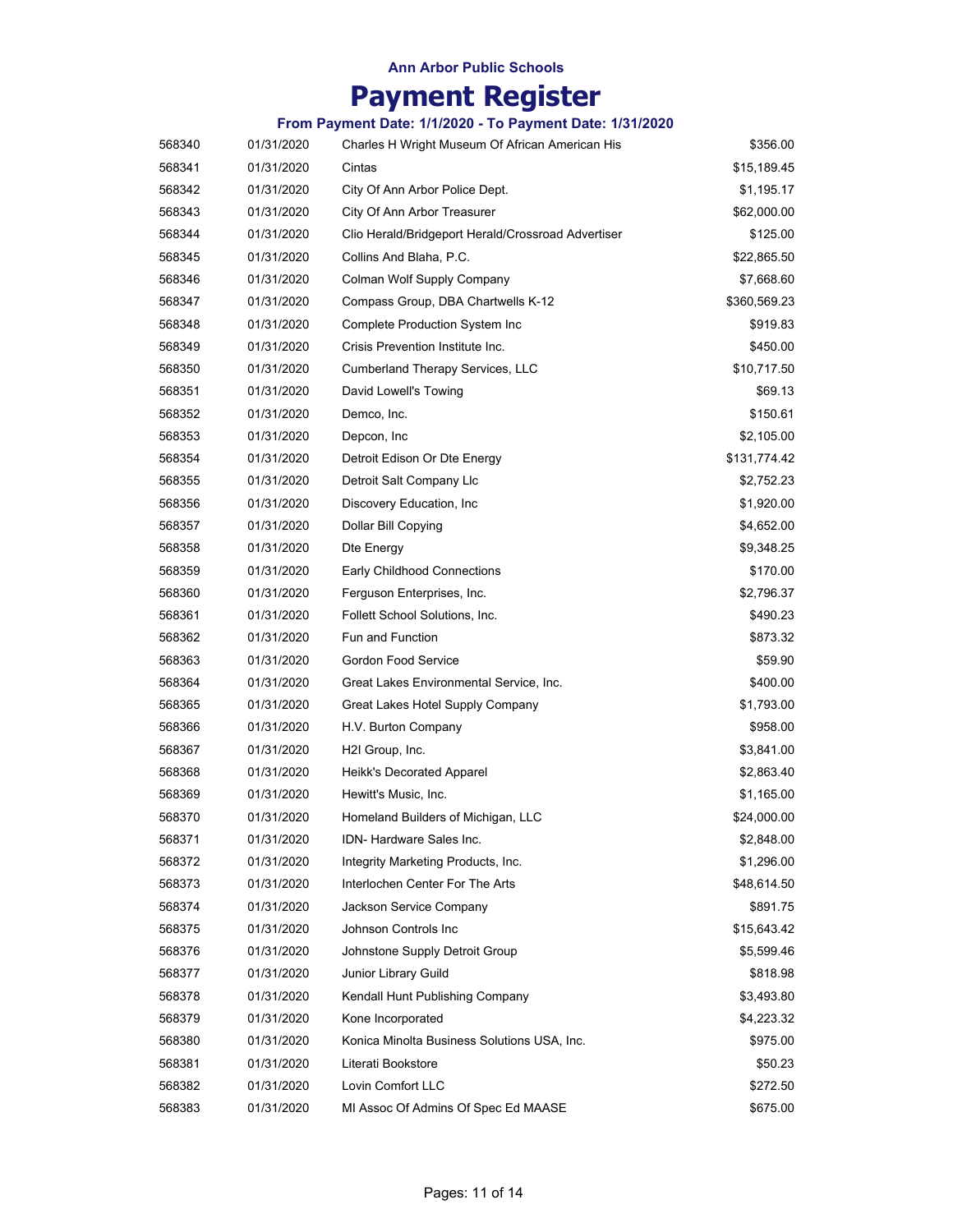# **Payment Register**

| 568384 | 01/31/2020 | Michigan Education Association (MEA)              | \$438.96     |
|--------|------------|---------------------------------------------------|--------------|
| 568385 | 01/31/2020 | Michigan Guaranty Agency                          | \$55.71      |
| 568386 | 01/31/2020 | Michigan Guaranty Agency                          | \$84.45      |
| 568387 | 01/31/2020 | Michigan Interpreting Services, Inc.              | \$1,872.00   |
| 568388 | 01/31/2020 | Michigan Power Rodding, Inc.                      | \$1,042.00   |
| 568389 | 01/31/2020 | Midland Funding LLC                               | \$169.04     |
| 568390 | 01/31/2020 | Miller Canfield Paddock Stone Plc                 | \$4,727.00   |
| 568391 | 01/31/2020 | Napa Auto Parts                                   | \$748.15     |
| 568392 | 01/31/2020 | National Express Durham Holding Corp/DBA Trinity  | \$627,477.08 |
| 568393 | 01/31/2020 | <b>Nbs Contract Group</b>                         | \$538.09     |
| 568394 | 01/31/2020 | NeoFunds by Neopost                               | \$516.27     |
| 568395 | 01/31/2020 | Nzoma Educational Consulting Grp, LLC             | \$1,000.00   |
| 568396 | 01/31/2020 | Office Depot                                      | \$7,185.93   |
| 568397 | 01/31/2020 | Oklahoma Centralized Support Registry- FOC 711    | \$311.90     |
| 568398 | 01/31/2020 | <b>Pioneer Credit Recovery</b>                    | \$322.91     |
| 568399 | 01/31/2020 | PowerSchool Group, LIC                            | \$885.24     |
| 568400 | 01/31/2020 | Precision Data Products, Inc.                     | \$1,698.57   |
| 568401 | 01/31/2020 | <b>Professional Outreach Counseling Services</b>  | \$2,550.00   |
| 568402 | 01/31/2020 | Professional Outreach Counseling Services         | \$2,775.00   |
| 568403 | 01/31/2020 | QBS, INC.                                         | \$28.00      |
| 568404 | 01/31/2020 | <b>Quill Corporation</b>                          | \$653.28     |
| 568405 | 01/31/2020 | RKA Petroleum Companies, Inc.                     | \$25,291.64  |
| 568406 | 01/31/2020 | Roberts Installation & Repair                     | \$585.00     |
| 568407 | 01/31/2020 | <b>ROK Systems LLC</b>                            | \$225.00     |
| 568408 | 01/31/2020 | Safety Systems, Inc.                              | \$600.00     |
| 568409 | 01/31/2020 | School Health Corporation                         | \$29.64      |
| 568410 | 01/31/2020 | School Specialty Inc*                             | \$804.04     |
| 568411 | 01/31/2020 | Shamrock Floor Inc                                | \$3,887.54   |
| 568412 | 01/31/2020 | Smirthwaite USA LLC                               | \$3,867.00   |
| 568413 | 01/31/2020 | Southpaw Enterprises Inc.                         | \$90.00      |
| 568414 | 01/31/2020 | Speedway Prepaid Card LLC                         | \$13,580.00  |
| 568415 | 01/31/2020 | State of Kansas                                   | \$205.20     |
| 568416 | 01/31/2020 | Stone & Dirt                                      | \$43,750.00  |
| 568417 | 01/31/2020 | Stuart M. Collis (49530)                          | \$716.30     |
| 568418 | 01/31/2020 | Summit Professional Education, LLC                | \$479.98     |
| 568419 | 01/31/2020 | Sunbelt Staffing                                  | \$7,812.00   |
| 568420 | 01/31/2020 | Super Duper School Co.                            | \$299.00     |
| 568421 | 01/31/2020 | Sweetwater Music Education Technology             | \$3,577.89   |
| 568422 | 01/31/2020 | Sweetwater Pro Music Equipment                    | \$599.99     |
| 568423 | 01/31/2020 | Therapy Shoppe Inc.                               | \$369.30     |
| 568424 | 01/31/2020 | <b>Therapy Travelers</b>                          | \$2,250.00   |
| 568425 | 01/31/2020 | Tobii Dynavox LLC                                 | \$6,930.24   |
| 568426 | 01/31/2020 | Tredroc Tire Services, LLC                        | \$2,644.40   |
| 568427 | 01/31/2020 | U.S. Department of Education AWG or Pamela Tooson | \$492.56     |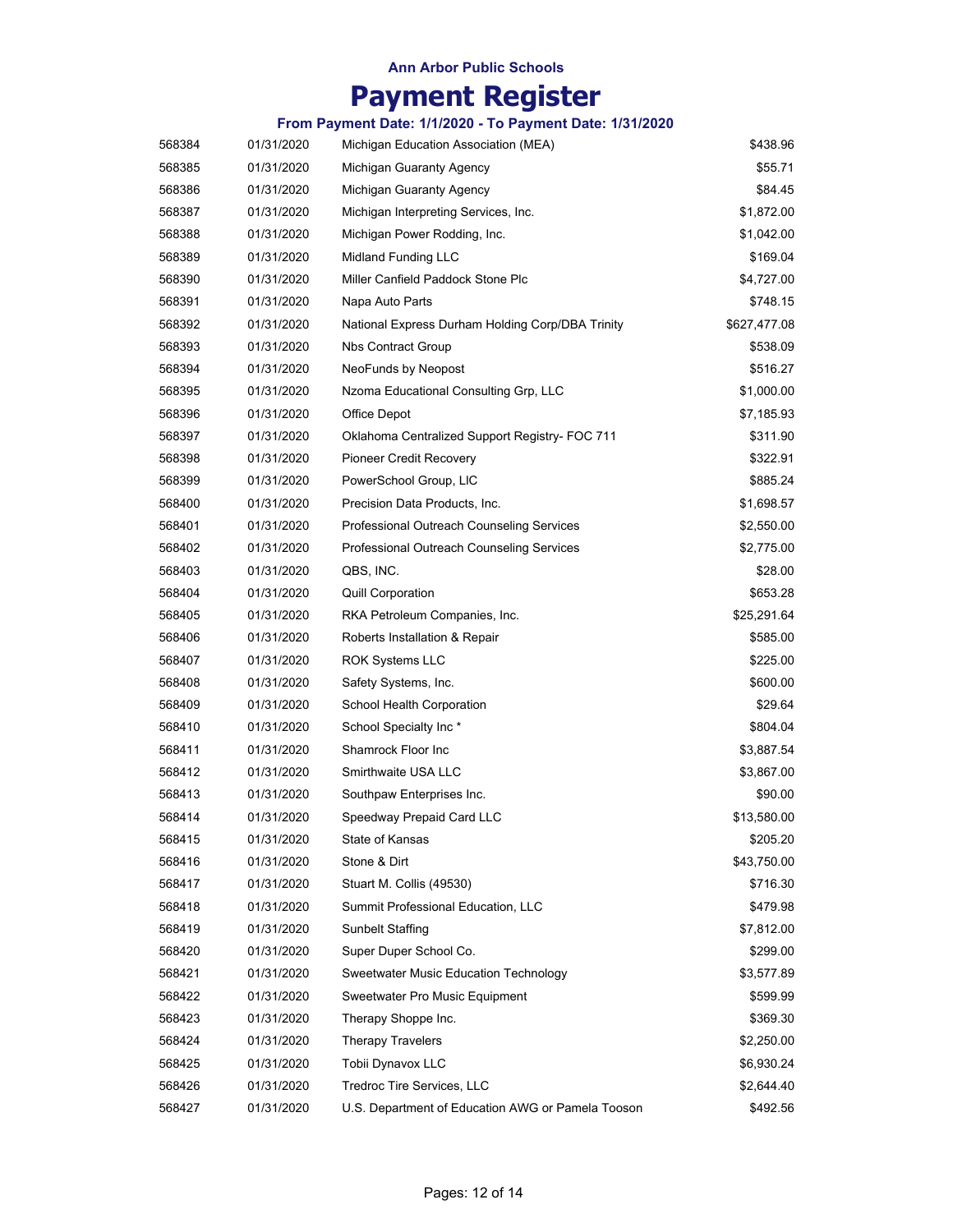# **Payment Register**

### **From Payment Date: 1/1/2020 - To Payment Date: 1/31/2020**

| 568428             | 01/31/2020 | U.S. Department of Education or Daniel L. Cobello | \$96.65        |
|--------------------|------------|---------------------------------------------------|----------------|
| 568429             | 01/31/2020 | Unit Packaging                                    | \$321.77       |
| 568430             | 01/31/2020 | University Of Michigan Credit Union               | \$50.00        |
| 568431             | 01/31/2020 | University Translator Services                    | \$3,312.42     |
| 568432             | 01/31/2020 | US Department Of Education                        | \$322.91       |
| 568433             | 01/31/2020 | US Department of Justice                          | \$60.00        |
| 568434             | 01/31/2020 | Velo Law Office                                   | \$230.35       |
| 568435             | 01/31/2020 | Washtenaw Intermediate School District            | \$139.94       |
| 568436             | 01/31/2020 | Weber & Olcese, P.L.C                             | \$141.80       |
| 568437             | 01/31/2020 | Wolverine Supply Inc                              | \$5,491.69     |
| 568438             | 01/31/2020 | Allied Interstate Inc.                            | \$231.02       |
| 568439             | 01/31/2020 | Chapter 13 Trustee                                | \$253.85       |
| 568440             | 01/31/2020 | Kapnick Insurance Group                           | \$27,456.00    |
| 568441             | 01/31/2020 | Michigan Guaranty Agency                          | \$198.39       |
| 568442             | 01/31/2020 | Michigan State Disbursement Unit                  | \$4,850.48     |
| 568443             | 01/31/2020 | Office Of The Chapter 13 Trustee                  | \$516.59       |
| 568444             | 01/31/2020 | Paradigm Equities Inc                             | \$14,635.81    |
| 568445             | 01/31/2020 | Texas Child Support Disburse. Unit                | \$27.21        |
| 568446             | 01/31/2020 | U.S. Department Of Education                      | \$222.10       |
| 568447             | 01/31/2020 | <b>United States Treasury</b>                     | \$271.63       |
| 568448             | 01/31/2020 | US Department Of Education                        | \$91.86        |
| 568449             | 01/31/2020 | US Department Of Education                        | \$88.97        |
| 568450             | 01/31/2020 | US Department Of Education                        | \$92.04        |
| 568451             | 01/31/2020 | US Dept Of Education                              | \$200.13       |
| 568452             | 01/31/2020 | Washington State Support Registry                 | \$230.76       |
| 568453             | 01/31/2020 | Baker, Dawn                                       | \$17.00        |
| 568454             | 01/31/2020 | Kim, Namcheol                                     | \$8.00         |
| 568455             | 01/31/2020 | Kim, Namcheol                                     | \$100.00       |
| Type Check Totals: |            |                                                   | \$9,568,223.05 |
| <u>EFT</u>         |            |                                                   |                |
| 313551             | 01/08/2020 | <b>PCMI</b>                                       | \$37,286.36    |
| 313556             | 01/23/2020 | BMO HARRIS BANK N.A.                              | \$301,229.42   |
| 318930             | 01/29/2020 | <b>PCMI</b>                                       | \$14,689.78    |
| Type EFT Totals:   |            |                                                   | \$353,205.56   |

Chase-Checking - General Fund -Checking Total

|                |        | Transaction Amount Reconciled Amount |
|----------------|--------|--------------------------------------|
| \$3,284,939.36 |        | \$0.00                               |
| \$6,217,399.05 |        | \$6,217,399.05                       |
| \$65,884.64    |        | \$0.00                               |
|                | \$0.00 | \$0.00                               |
| \$9,568,223.05 |        | \$6,217,399.05                       |
|                |        | Transaction Amount Reconciled Amount |